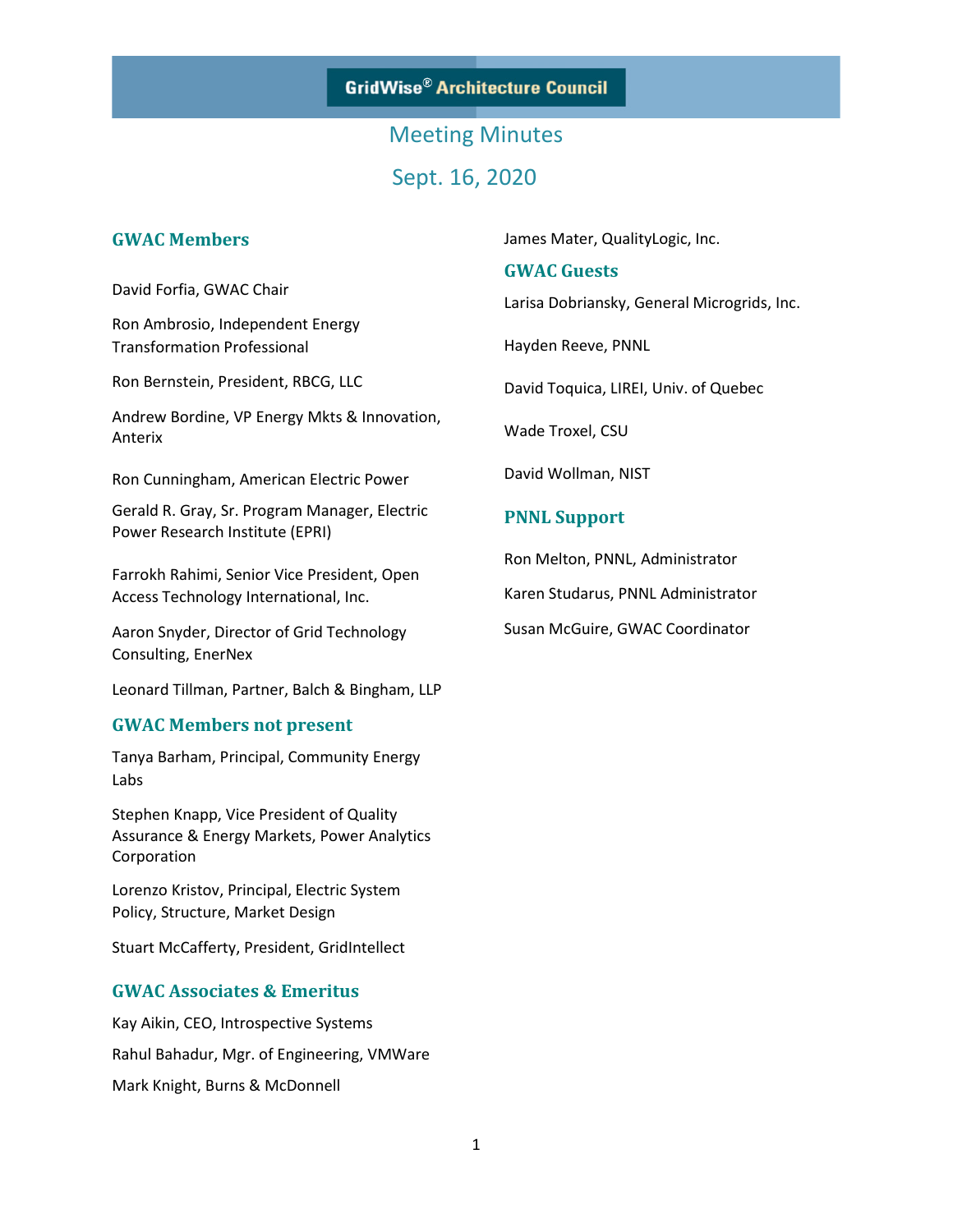# Meeting Minutes

Sept. 16, 2020

### **GWAC Administration**

Ron Melton reminded everyone of the TE Theory Workshop #2 that will start at 10:00am this morning for any GWAC participants that are interested.

David Forfia noted that a quorum was reached at 9:32am.

David Forfia noted that he had a couple minor edits to the meeting minutes for August that he will email to Susie.

Farrokh Rahimi gave the motion to approve the minutes with David's edits and Leonard Tillman seconded the motion. The notes were unanimously approved.

| Review Meeting Minutes & Actions<br>O                                                                                                                                                                                                                                                                                                                                                                                             |
|-----------------------------------------------------------------------------------------------------------------------------------------------------------------------------------------------------------------------------------------------------------------------------------------------------------------------------------------------------------------------------------------------------------------------------------|
| Approve minutes from August meeting                                                                                                                                                                                                                                                                                                                                                                                               |
| Action items from previous meetings                                                                                                                                                                                                                                                                                                                                                                                               |
| $\triangleright$ All: please let Karen know if you will be unable to attend a call ahead of time.                                                                                                                                                                                                                                                                                                                                 |
| > Action: Ron M and Gerry will follow up on synergy between architecture and EPRIs Use Case<br>Capability Model and CIM usage in GridAPPS-D                                                                                                                                                                                                                                                                                       |
| $\checkmark$ Action: Ron M and Ron B to discuss opportunities for SBATH and publish SBATH                                                                                                                                                                                                                                                                                                                                         |
| √ Action: Stu McCafferty and Karen Studarus have discussed Smart Cities/Wireless Communication<br>guest speaker at the November GWAC meeting.                                                                                                                                                                                                                                                                                     |
| Action: incorporate all volunteers into their appropriate TESC groups. Kay Aikin, Chris Villarreal, Andrew<br>Bordine, Aaron Snyder and Jeff Morris -Regulatory and Policy Panel. Stuart McCafferty and Rahul<br>Bahadur offered to lead the Drivers of Change or System Design and Arch panel. Tanya Barham offered<br>to lead Vision for Participation. Andrew Bordine offered support promotional activities and social media. |
| Action: GWAC/Susie/Karen to Provide the GWAC with a list of TESC20 topics and speakers either<br>as a content calendar or sending out a message to GWAC each week for social media posts to<br>promote the meeting.                                                                                                                                                                                                               |
| > Action: Schedule next GWAC Fall Meeting Organizing Committee                                                                                                                                                                                                                                                                                                                                                                    |

### **Action item review**

Ron M. noted he still needs to talk with Gerald Gray about PNNL and EPRI synergy on grid architecture, CIM and GridAPPS-D.

**Action Susie: Schedule the next GWAC Virtual Fall meeting of the organizing committee (last meeting was Sept. 2) (complete)**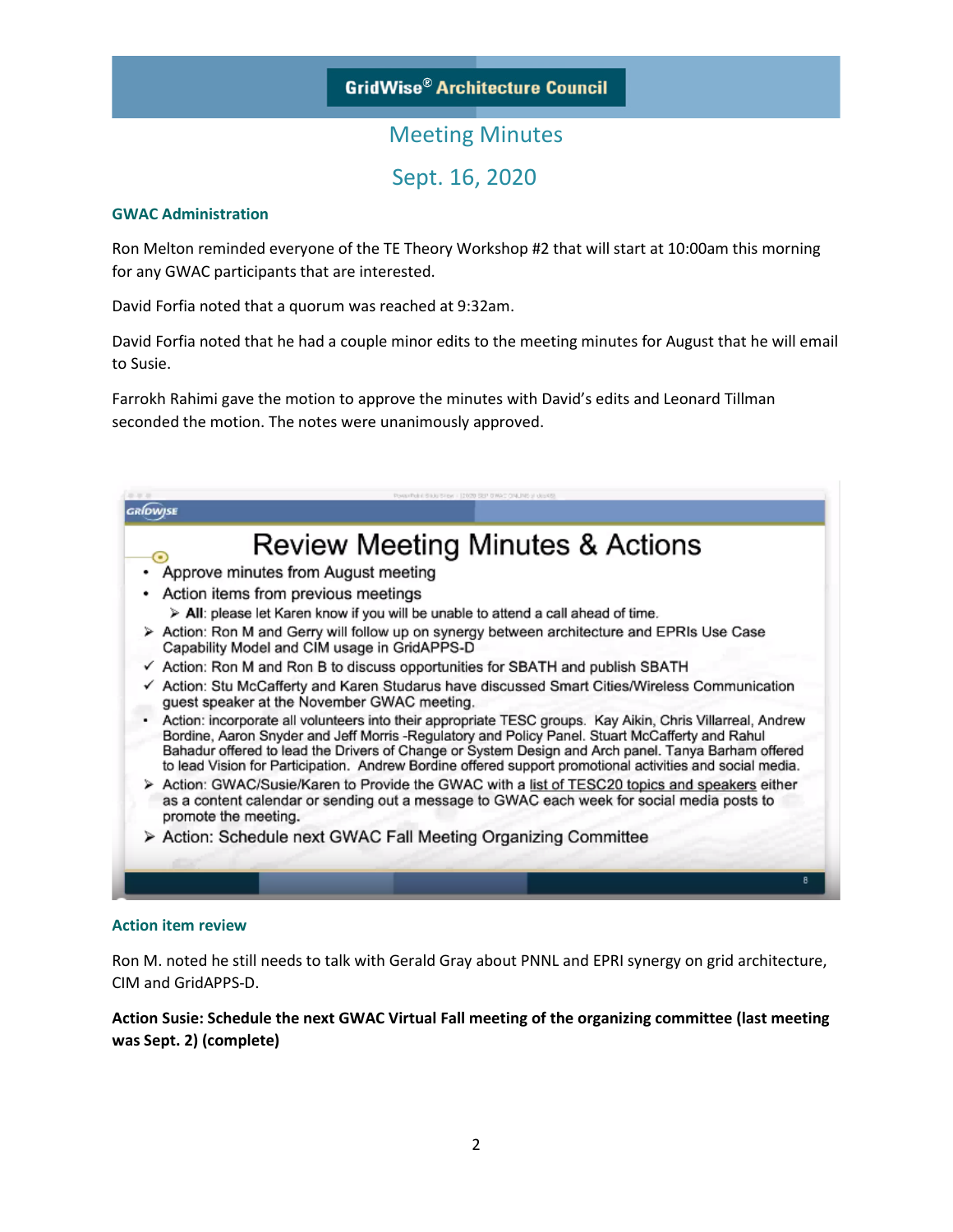### **GridWise® Architecture Council**

## Meeting Minutes

Sept. 16, 2020

#### **GWAC Website Refresh**

Karen - GWAC site (delay due to staffing issues) but well underway and on budget.

#### **GWAC Matrix**

No updates to the matrix

#### **TESC2020 Update**

The publication committee is now well underway - reviewers are ready to start reviewing papers. Farrokh commented If anyone needs to revise and resubmit their paper, we need to be sure to give authors ample time to make their corrections. He said there is a sheet where reviewers can provide comments and suggestions for the authors.

Farrokh will lead the process for communicating with authors for revise and resubmit if needed.

Ron said Chris Irwin is on board with the TESC20 DOE panel and he will work with the other two speakers (Moreno, Gupta).

Ron said there will not be 3 plenary talks because at the last meeting it was decided that we want to play the plenary presentations during the meeting (they would be pre-recorded). So, with the extra time there will not be 3. Either 1 or 2 plenaries.

Ron said IEEE has approved the TESC20 budget. Now we will get Registration posted.

Ron said it is time to start promoting the event. We can use help with promotion and sponsorship efforts. Please let Karen and Ron know if you can help.

Karen noted that she and Roseanne Jones had a discussion yesterday with IEEE's social media person to start a social media campaign on Facebook and on Linked in support of the TESC2020 conference. She is very encouraging and dynamic. She will use Facebook and LinkedIn. She'll have a plan for the organizing committee's approval next week based on the materials and guidance I shared yesterday.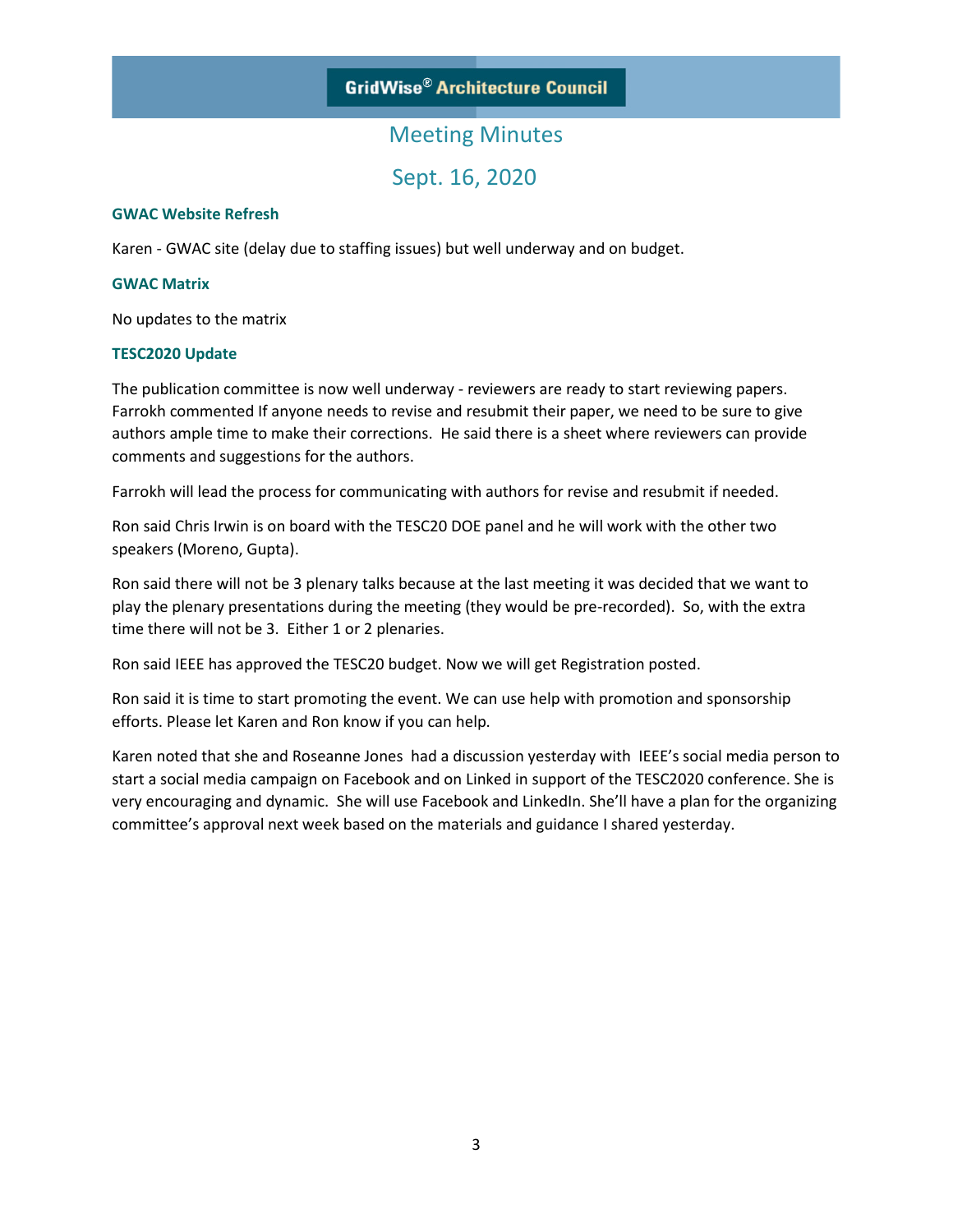# Meeting Minutes

# Sept. 16, 2020



#### **Future States**

Ron Cunningham reported that the Visions Team is preparing content for the GWAC fall meeting; they are very busy with that as it is coming up fast. They are looking forward to getting feedback from the Fall Meeting to use for the discussion at TESC2020 in December.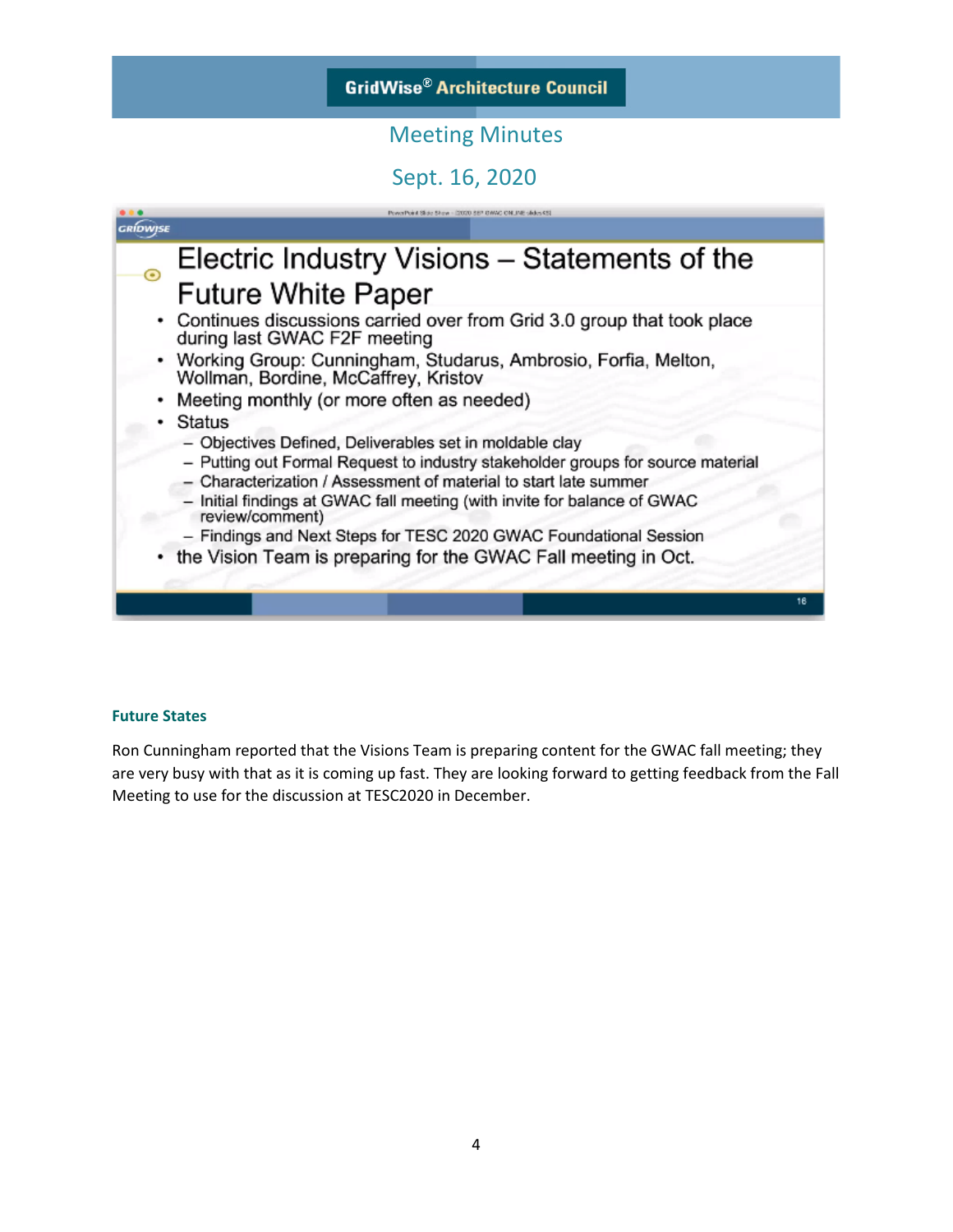# **GridWise® Architecture Council**

# Meeting Minutes

Sept. 16, 2020



Ron M. said that Deepak Divan is willing to speak at the fall meeting, he is from Georgia Tech in the Distributed Energy Center. His name came up in TESC 2020 discussions.

Karen said IEEE will allow us to use the same platform for the Fall meeting that we will use for TESC2020. On24 is what IEEE typically uses but they are also using Engages. Karen noted that Engages works very well for discussions and live interactions. Whichever we use for this meeting we will use for TESC2020.

### **Liaison Reports**

NIST - David Wollman - the NIST framework 4.0 is available. They are expecting a federal register notice to come out at the end of this week (Sept.18). That will be the kickoff for the formal review. They are expecting NIST to do a reorganization and it may create some changes for David's group. Currently they are the engineering lab but some of what they do may need to be moved to another group.

The SEPA working group meetings are coming up next week. The Working Groups will present on their work. Ron Melton and Ron Cunningham are hoping to attract some new members to the Grid Architecture working group. Likewise, Mark Knight will be hoping to add some new members to the TE Working Group.

EPRI - Gerald Gray said that he was the technical editor for a DERMS standard 61968-5. It is the distributed energy optimization - the enterprise API for DERMS standard was voted to be approved. It has been edited and is ready for publication. It is now officially a standard and should be available from the IEC webstore.